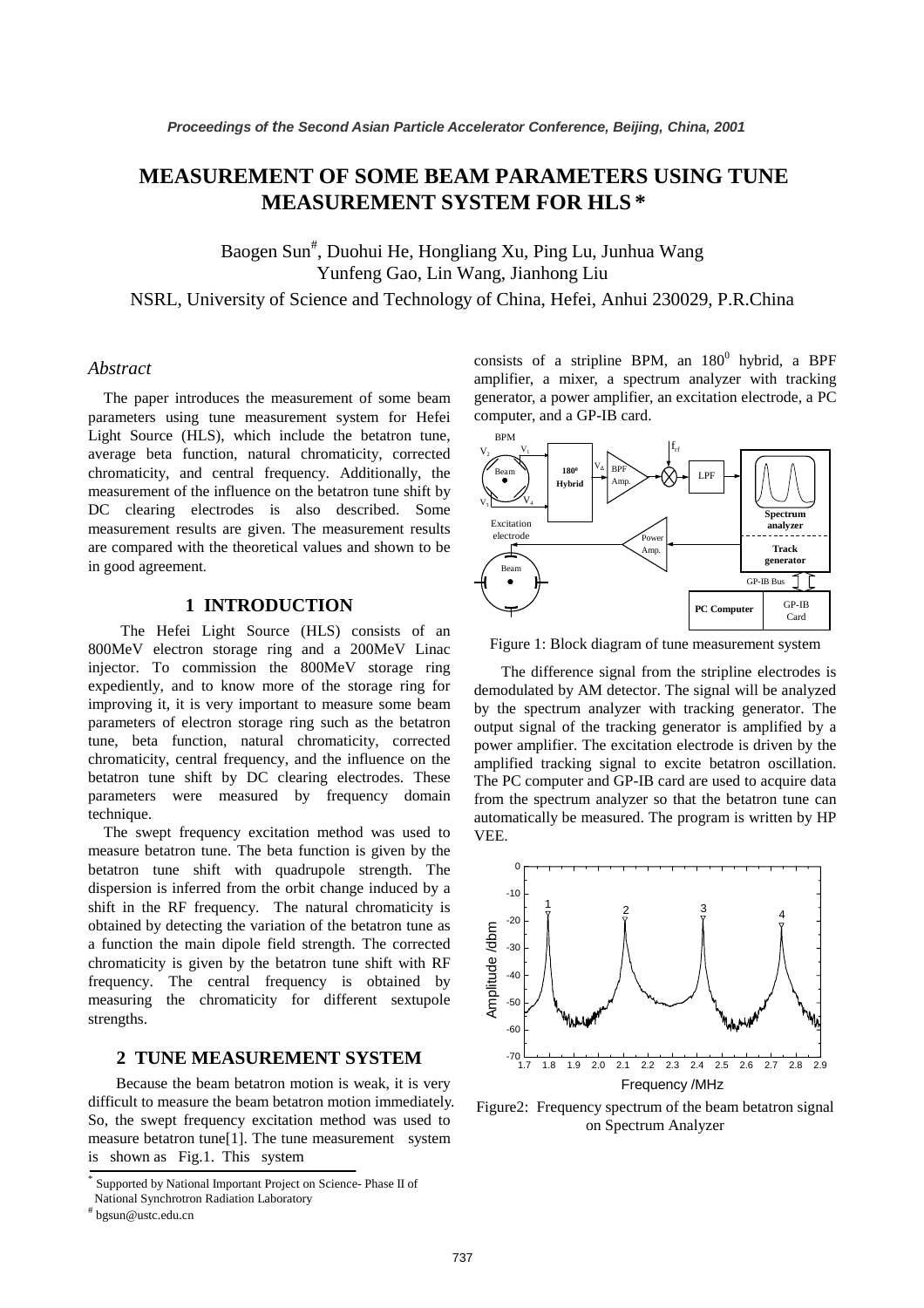# **3 MEASUREMENT OF TUNE**

#### *3.1 Measurement result of betetron tune*

Fig.2 shows the typical tune signal on the spectrum analyzer, in which the point 2 and 3 show the frequencies of the horizontal β sideband, and the point 1 and 4 show the frequencies of the vertical β sideband. We may get that the horizontal tune  $v_x$  and vertical tune  $v_y$  is respectively 3.5346 and 2.6047. The measurement accuracy is about  $1\times10^{-4}$ .

# *3.2 Measurement of the influence on the tune shift by DC clearing electrodes*

In HLS, there are some DC clearing electrodes with - 800V in order to eliminate the ion trapping[2]. We calculate the electric field produced by DC clearing electrodes as[3]

$$
\begin{cases}\nE_x = \frac{V_{Clear}}{\ln(r_w/R_w)} \left[ \frac{x}{x^2 + (y + c)^2} - \frac{x}{x^2 + (y + b)^2} \right] & (1) \\
E_y = \frac{V_{Clear}}{\ln(r_w/R_w)} \left[ \frac{y + c}{x^2 + (y + c)^2} - \frac{y + b}{x^2 + (y + b)^2} \right]\n\end{cases}
$$

Here, *b* ≈ 37.75*mm*, *c* ≈ 48.98*mm*,  $R_w$  ≈ 1.14,  $r_w$  ≈ 4

*Vclear* is voltage of DC clearing electrodes.

The quadrupoles are

$$
\begin{cases}\nK_x = \frac{e}{E_0} \frac{\partial E_x}{\partial x}\Big|_{0,0} = \frac{0.8eV_{Clear}}{E_0} \left(\frac{1}{c^2} - \frac{1}{b^2}\right) \\
K_y = \frac{e}{E_0} \frac{\partial E_y}{\partial y}\Big|_{0,0} = -K_x\n\end{cases}
$$
\n(2)

 The tune shifts calculated with above focus strength are

$$
\begin{cases}\n\Delta v_x = -3.12 \times 10^{-6} V_{Clear} \\
\Delta v_y = 2.42 \times 10^{-6} V_{Clear}\n\end{cases}
$$
\n(3)



 Figure 3: The tune shift as a function of the change in  $V_{Clear}$ 

Fig.3 shows the tune shift as a function of the change in voltage of DC clearing electrodes. According to the experimental results, we get

$$
\begin{cases}\n\Delta v_x = -3.09 \times 10^{-6} V_{Clear} \\
\Delta v_y = 2.34 \times 10^{-6} V_{Clear}\n\end{cases}
$$
\n(4)

Comparing equation (4) with equation (3), the measured results are fit close to the calculated results.

# **4 MEASUREMENT OF** β **FUNCTION**

The simplest beta function measurement is to detect the shift in the betatron tune as the strength of an individual quadrupole magnet is varied. In HLS, four magnets are connected to the same power supply, and then the strengths  $K_i$  ( $i = 1, \dots, 4$ ) of four quadrupoles must be changed simultaneously, all by the same amount ∆*K* . In this case, the induced betatron tune change is related to the average beta function at the four quadrupoles as[4]

$$
\left\langle \beta_{x,y} \right\rangle_m \approx \pm 4\pi \frac{\Delta V_{x,y}}{m\Delta Kl} \tag{5}
$$

Here, *l* is the length of the quadrupole, *m*=4.

Fig.4 shows the average beta function measured by above method as compared with the theoretical beta function.



Figure4: Comparing the measured average beta function with the theoretic beta function

 Additionally, we also measured the beta functions at Q7W and Q8N by the beam-based alignment system[5]. Comparing the measured beta functions at Q7W and Q8N with the theoretic value is shown by table 1. According to the experimental results, the measured beta functions are close to the theoretical curve in HLS.

Table 1 Comparing the measured beta functions at Q7W and Q8N with the theoretic value

|     | $\beta_x(m)$              |                   | $\beta_{v}(m)$     |                   |
|-----|---------------------------|-------------------|--------------------|-------------------|
|     | <b>Theoretic</b><br>value | Measured<br>value | Theoretic<br>value | Measured<br>value |
| O7W | 9.69                      | 7.91              | 9.88               | 7.55              |
| O8N | 20.75                     | 22.09             | 3.24               | 3.57              |